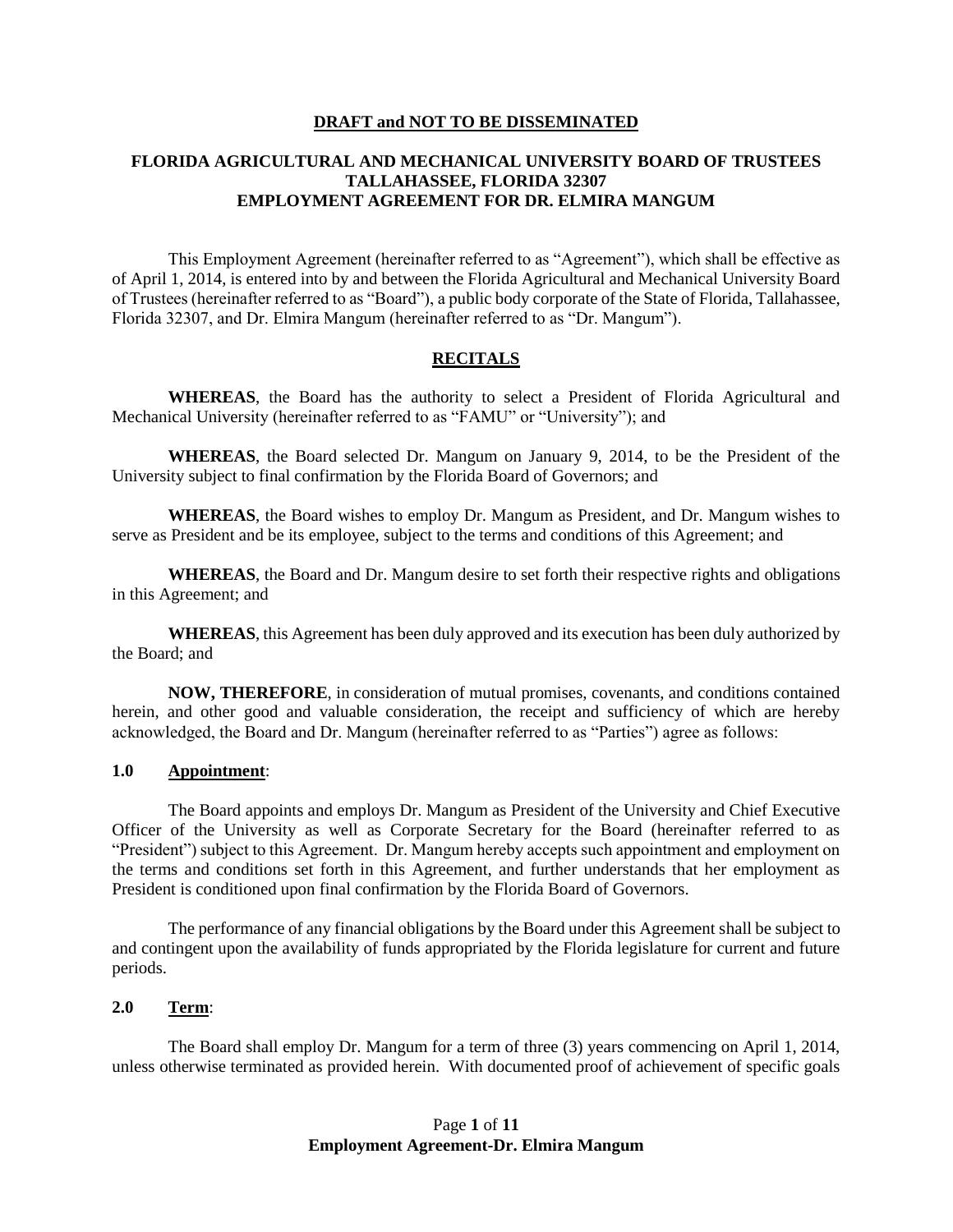and objectives as set forth by the Board, the term of this employment may be renewed or extended for an additional term of not less than three (3) years by a majority vote of the Board and the written consent of Dr. Mangum. IfDr. Mangum and the Board's representative shall confer by no later than June 30, 2016 regarding the renewal or extension of this Agreement and if such renewal or extension does not occur-by no later than June 30, 2016, the Parties agree to allow the natural expiration of the term of the Agreement regarding Dr. Mangum's service as President.

# **3.0 Powers and Duties**:

As President, Dr. Mangum shall perform all duties required subject to the U.S. and Florida Constitutions and Laws as constitutionally permissible, and the regulations, policies and procedures of the Florida Board of Governors and FAMU Board of Trustees, as now existing or hereafter promulgated. Those duties include, but are not limited to oversight of the general operations of the University including educational leadership; faculty and community relations; long-range strategic planning; budget formulation; supervision of the University's buildings, grounds and equipment; administration of the affairs of the University consistent with **documented** Board policy; student recruitment and services; fund raising, development, public relations and alumni affairs; recruitment of personnel; appointment, promotion and dismissal of all faculty and staff; crisis management; anti-hazing; and such other duties as mutually agreed upon with by Dr. Mangum and the Board.

During her presidency, Dr. Mangum shall place particular emphasis on and devote ample time to the strategic leadership of the University's fund raising strategy. This shall include, but shall not be limited to annual establishment and successful achievement of operational goals as mutually agreed upon by Dr. Mangum and the Board.

# **4.0 Compensation**:

As compensation for the services to be performed under this Agreement, Dr. Mangum shall be paid an initial annual base salary of \$425,000. Any amount of the aforementioned annual base salary in excess of the amount authorized by the Florida Legislature shall be paid by the Florida A&M University Foundation, Inc. ("FAMU Foundation") or other available sources. This annual base salary shall be payable according to the pay plan for Executive Service employees at the University, with appropriate deductions for taxes and benefits. The President's salary shall be reviewed annually and may be increased, but not decreased, at the discretion of the Board. Such annual salary review will be accomplished in conjunction with the Board's evaluation of performance as provided for in paragraph 5.0 of this Agreement.

# **5.0 Goal Setting, Evaluation, and Bonuses**:

- **5.1 Goal Setting**: On or before May 1, 2014, and on or before each May 1 thereafter, Dr. Mangum shall provide to the Board Chair a list of proposed goals and objectives for the twelve (12) month period beginning on July 1. The Board or a Committee of the Board and Dr. Mangum shall agree upon finalized goals and objectives for that twelve (12) month period prior to July 1  $er(f)$  each year-thereafter.
- **5.2 Evaluation**: On or before June 1, 2015, and no later than each June 1 thereafter, Dr. Mangum shall initiate the evaluation process on such approved goal and objectives for the previous rating period by submitting to the Board a self-appraisal of said period's performance. The appraisal shall address performance related to each of the goals and objective agreed upon for said period's performance.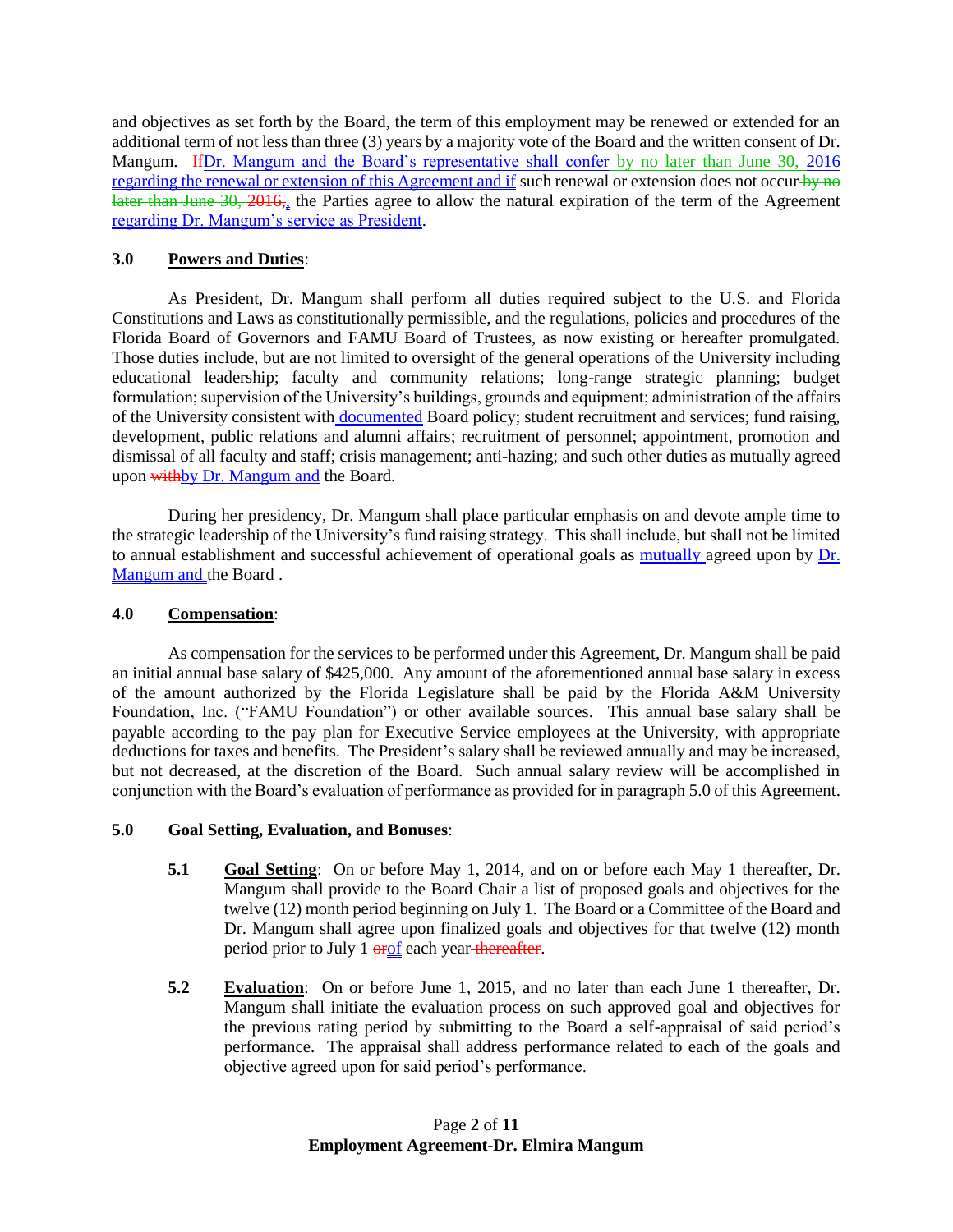Commencing July 1 and concluding not later than September 30 of each year, the Board shall evaluate Dr. Mangum's performance based on her achievement of the mutually agreed upon specified goals and objectives and such other criteria as the Board deems appropriate.

**5.3 Performance Bonuses**: Based upon her achievement of specific annual goals and objectives which have been mutually agreed upon in writing by Dr. Mangum and the Board, Dr. Mangum may be eligible to receive an annual performance bonus not to exceed ten percent (10%) of the annual base salary, as provided for in subparagraph 4.0, contingent upon the availability of funds from the FAMU Foundation.

At its first meeting after September 30 of each year, the Board shall take a vote on payment of a bonus which shall be proportional to the goals and objectives met and shall state the amount thereof. Upon Board approval of a performance bonus, payment of said bonus shall be made within sixty (60) days.

# **6.0 Other Compensation and Benefits**:

The Board authorizes the FAMU Foundation to provide Dr. Mangum with the following additional compensation and benefits:

- **6.1 Annuity**: An annuity in the amount of fifteen percent (15%) of Dr. Mangum's annual base salary.
- **6.2 Housing**: For the benefit and convenience of the University and as a term and condition of her employment as President of the University, Dr. Mangum shall reside in the on-campus building designated as the President's residence, on a rent-free basis. The University shall pay for all maintenance and operating expenses, including grounds keeping, general maintenance, housekeeping, and all utilities including telephone, cable, Internet, electric, gas and water. The University shall be responsible for any real estate tax liabilities. Dr. Mangum shall maintain insurance for any personal property of her family maintained at the residence. Dr. Mangum shall obtain prior approval from the Board (or its designee) for any capital improvements or repairs to the home or its grounds which have a project cost over \$10,000. The Board's designee and Dr. Mangum shall meet prior to her employment to review and assess refurbishments needed for the home, which the University shall arrange for completion prior to Dr. Mangum's occupancy of the residence.

For the convenience of the University, the President's residence shall be reasonably available, and shall be used, for University-related business and entertainment on a regular and continuing basis. The University and Dr. Mangum shall coordinate on the hosting of said events at the President's residence. All costs associated with such events shall be paid by the University or the FAMU Foundation, as appropriate.

Dr. Mangum and her family shall vacate the President's residence no later than thirty (30) days following the effective date of termination or expiration of this Agreement (including all renewals and extensions). In the event of termination of Dr. Mangum's employment due to her death or disability, any members of her family who lived in the President's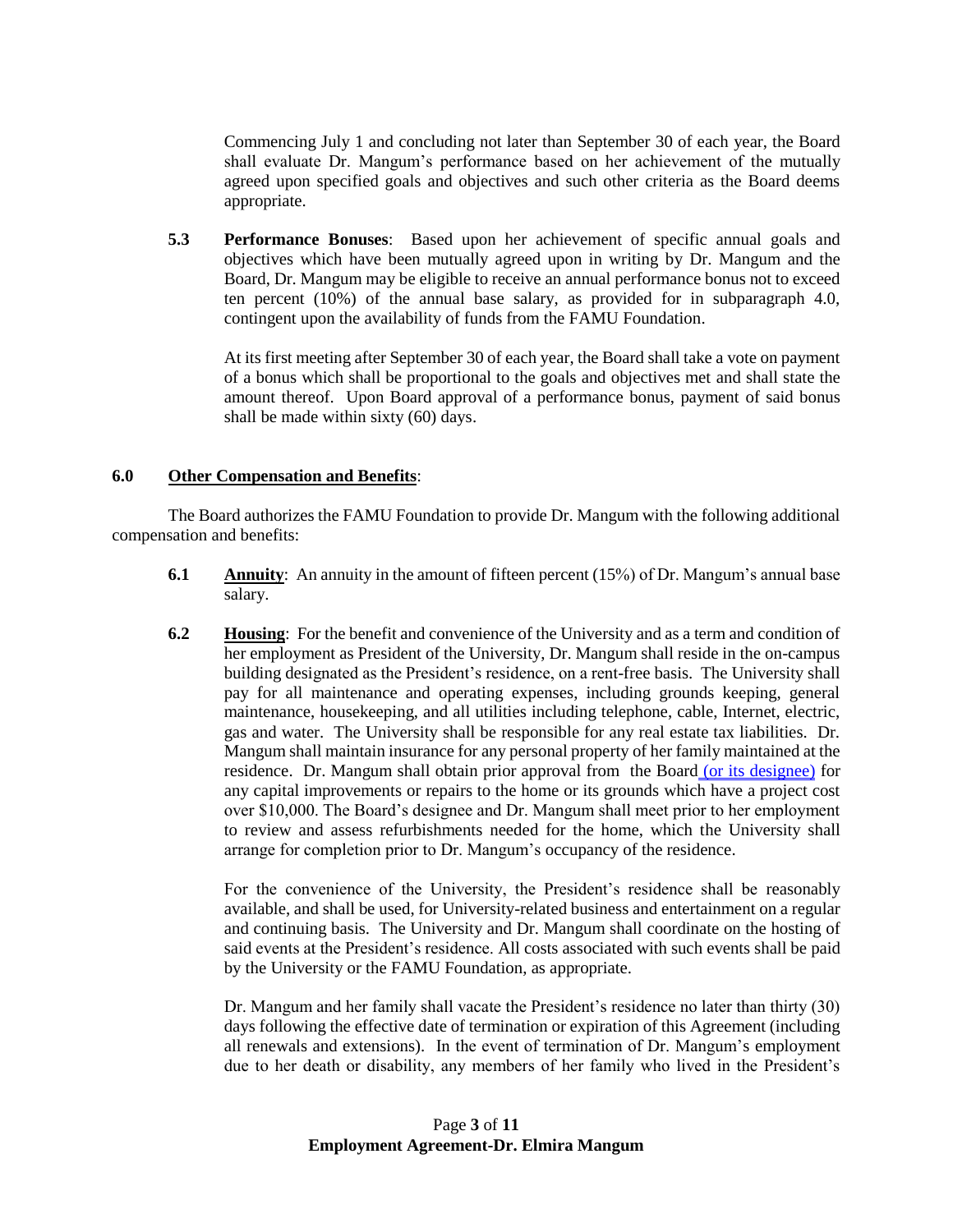residence immediately prior thereto may continue to live in the residence for up to ninety (90) days following such termination.

If the University fails at any period to make the President's residence ready for occupancy by Dr. Mangum, at any time beginning April 1, 2014, she will receive a pro-rata housing allowance of \$3,000 per month for such period.

- **6.3 Automobile**: The University will provide Dr. Mangum with an automobile for her exclusive use.
- **6.4 Club Memberships**: To further enable Dr. Mangum to carry out her duties pursuant to this Agreement, payment of the annual fees and dues for membership in the Governor's Club and a Tallahassee area country club.

# **7.0 Other Benefits**:

- **7.1 Relocation Expenses**: The University shall pay Dr. Mangum's reasonable moving expenses incurred in moving Dr. Mangum and her family and their tangible personal property (including the packing and unpacking of such tangible personal property) from her current home in Ithaca, New York to the Tallahassee, Florida area.
- **7.2 FAMU-Related Business and Entertainment at Private Residence**: For any period in which Dr. Mangum is residing in a private residence due to the unavailability of the University's residence for the President, Dr. Mangum's private residence may be used for FAMU related business and entertainment. The costs associated with such specific events, including but not limited to catering and cleaning, shall be paid by the University or FAMU Foundation on behalf of the University as appropriate. The University shall reimburse Dr. Mangum for any damage to her furnishings arising from the hosting of FAMU events, to the extent not covered by Dr. Mangum's homeowners insurance.
- **7.3 FAMU Business and Travel Expenses**: The University shall reimburse Dr. Mangum for all reasonable FAMU related business and travel expenses including annual dues and membership fees for professional associations, meetings and entertainment. The Board may fulfill this obligation through the use of University funds or available funds within the FAMU Foundation as appropriate.
- **7.4 Technology Support**: The University shall provide reasonable telephonic, computer, internet access, facsimile and related equipment at the President's residence for the performance of her official duties, as appropriate. In addition, the University shall providedprovide Dr. Mangum a cellular phone /PDA device (including service plan) for use in her official duties consistent with state law and the Board's regulations, policies and procedures as now existing or hereafter promulgated.
- **7.5 Other Non-Compensation**: The Board authorizes the FAMU Foundation to provide Dr. Mangum with other forms of non-salary compensation in its discretion subject to prior approval of the Board at the time of the annual budget approval for the FAMU Foundation. The President shall provide a report of all University-related non-salary compensation on or before June 1 of each year to the extent required by state regulation.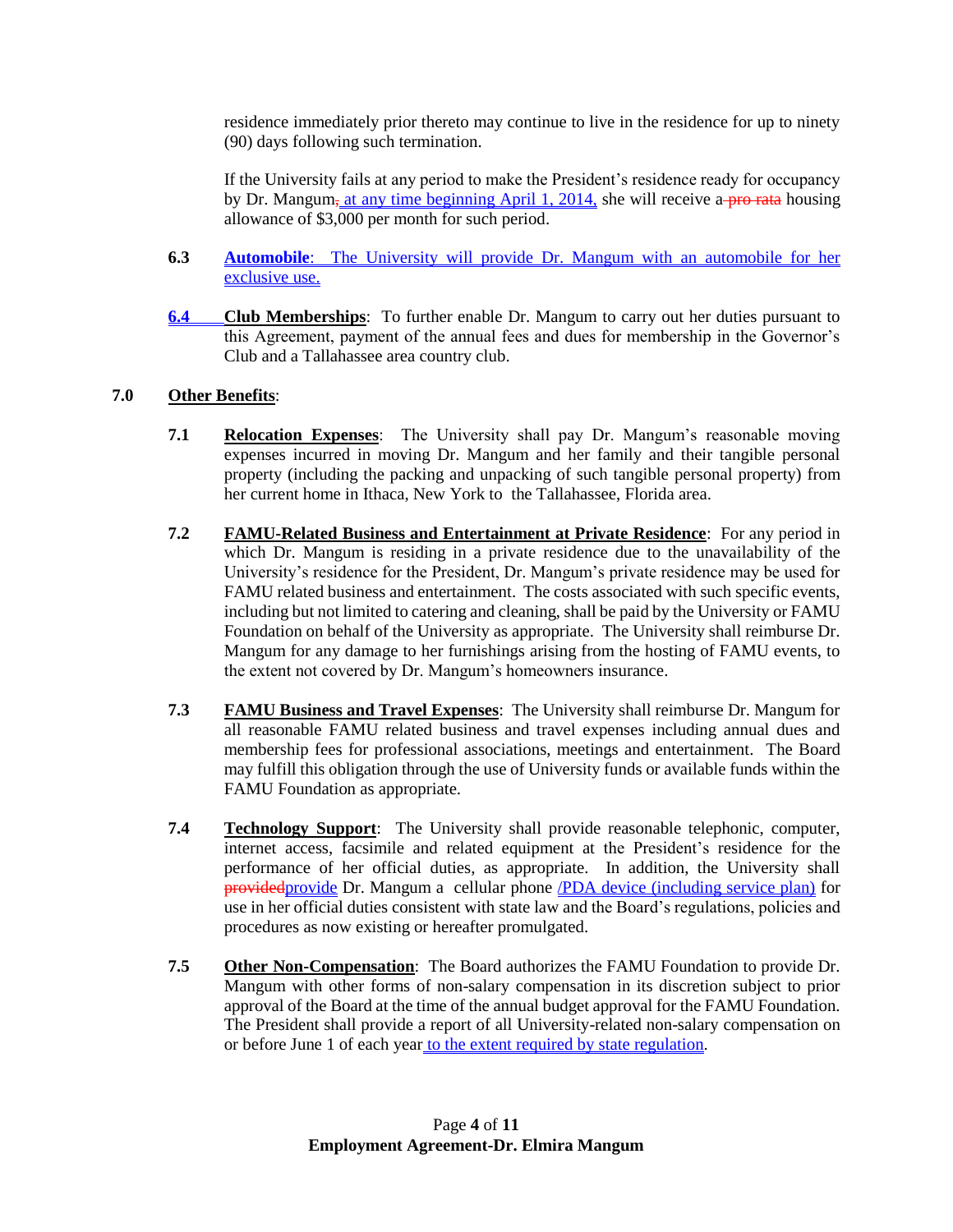#### **8.0 Standard Benefits**:

Dr. Mangum shall be eligible to participate in all present and future benefits plans maintained by FAMU for Executive Service employees. Such benefits shall include, without limitation, health care, short-term and long-term disability, life insurance programs, retirement plans, deferred compensation plans, tax-deferred savings plans, flexible spending accounts, and annual and sick leave.

#### **9.0 Participation on Corporate Boards and Other Outside Activities**:

Dr. Mangum agrees to faithfully and diligently discharge all obligations under Agreement and to devote full-time attention and energies to her duties as set forth in this Agreement. The expenditure of reasonable amounts of time for personal or outside business, as well as charitable and professional development activities, shall be permitted in accordance with this paragraph, provided such activities do not interfere with the duties or services to be render under this Agreement, the Florida Code of Ethics, and applicable regulations, policies and procedures of the Board or the Florida Board of Governors as now existing or hereafter promulgated. Dr. Mangum shall not engage in any activity that conflicts with or is adverse to the best interests of FAMU.

> **9.1 Requirement of Prior Approval**: With prior approval of the Board Chair and subject to the confirmation of the Board, Dr. Mangum may serve on the board of directors of for-profit or non-profit corporations. Any and all income earned by Dr. Mangum in connection with her service on such board of directors shall be paid to and retained by her, and such income or other compensation shall have no effect on the amount of salary, compensation and benefits she is otherwise entitled to receive hereunder.

#### **10.0 Tenure**:

Dr. Mangum shall be granted a tenured faculty appointment at the rank of Professor in the College of Education upon her appointment as President and shall be accorded all the rights and privileges afforded to such appointment. Dr. Mangum's faculty tenure and status shall be subject to the same Board regulations, policies and procedures available to other tenured faculty of the University.

Tenure status as a member of the University's faculty is separate and distinct from Dr. Mangum's role as President. Such tenure status is also governed by the collective bargaining agreement for the faculty and the Board's regulations, policies and procedures regarding tenure. However, such regulations, policies and procedures have no bearing on the appointment of Dr. Mangum as President.

# **11.0 Termination**:

- **11.1 Termination for "Cause":** The Board and Dr. Mangum agree that the Board may terminate this Agreement at any time for cause upon a majority vote of the full Board as set forth in the Board Operating Procedures. For the purposes of this Agreement, "cause" shall be defined as conduct determined by a majority of the Board to be:
	- (a) gross negligence or willful malfeasance in the performance of her duties that materially harms the University;
	- (b) acts or omissions by Dr. Mangum that are undertaken or omitted knowingly and felonious or fraudulent and involve material dishonesty or moral turpitude;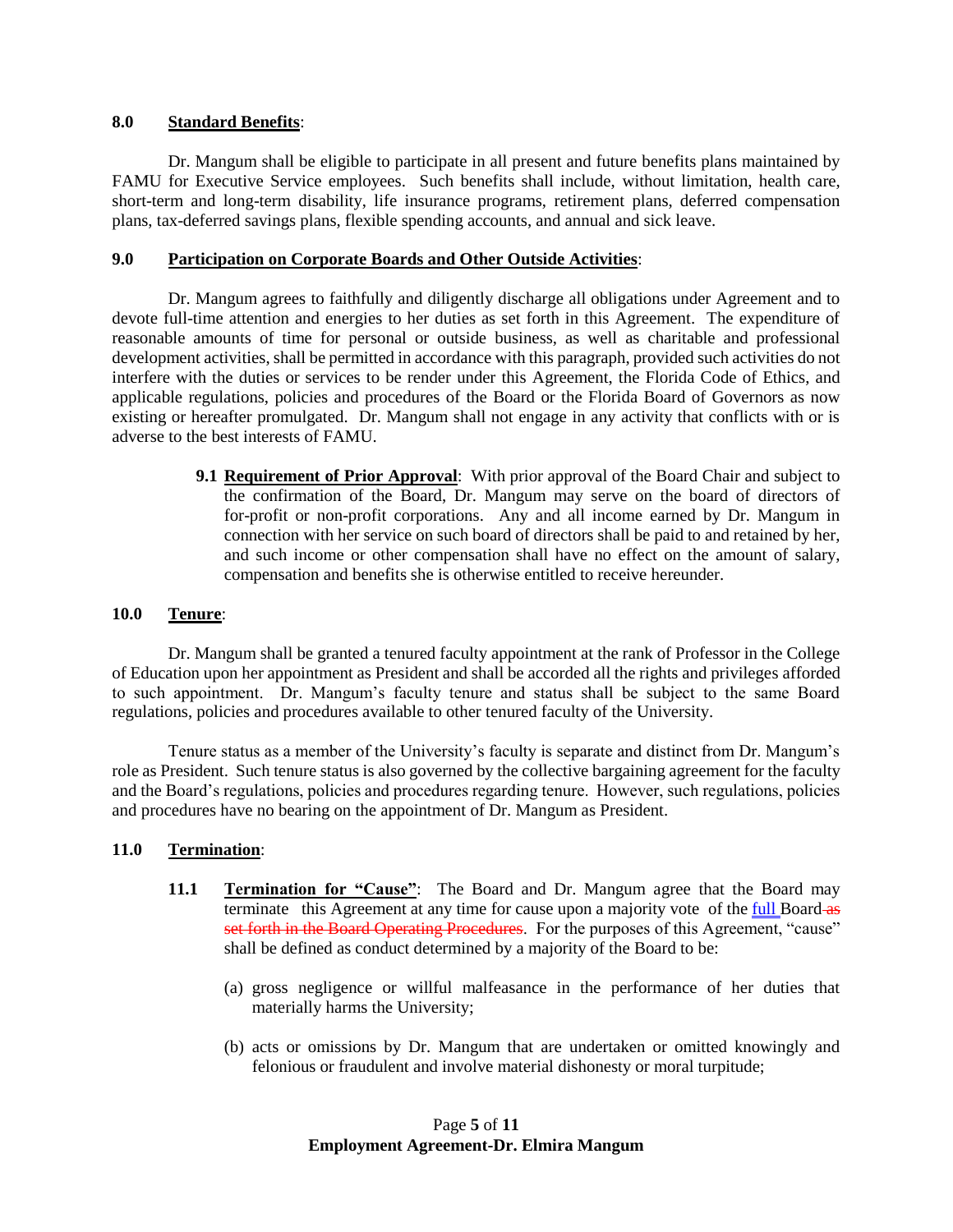- (c) formal indictment or charge of the President in a court of law with any felony, or any other crime involving misuse or misappropriation of University funds;
- (d) breach of any fiduciary duty with respect to the University; and
- (e) material or repeated failure to meet established performance goals or to comply with the written regulations, policies and procedures of the Florida Board of Governors or FAMU Board of Trustees or the terms of this Agreement that harms the University.

Upon asserting an allegation of cause, the Board will notify Dr. Mangum of such allegation and provide her thirty (30) days to cure, if curable. In the event of termination for cause by the Board, Dr. Mangum's employment as President shall cease and she shall not be entitled to any further compensation or benefits as President.

#### **11.2 Termination without Cause**:

- (a) Upon a majority vote by the Board casting a vote in favor of termination without cause, the Board may terminate Dr. Mangum's employment as President effective not fewer than ninety (90) days after the date of such vote at any time during this Agreement. Within sixty (60) days after said vote for termination without cause, Dr. Mangum shall notify the Board in writing whether she intends to continue with the University with the rank of Tenured Professor in the College of Education. However, should a termination without cause occur, it will be the Board's option, regardless of the reason for termination and the amount of compensation due, to immediately relieve the President of her duties with pay for the required notice period.
- (b) If Dr. Mangum decides to continue with the University as a Tenured Professor, then upon the effective date of her termination as President, she shall be entitled to sabbatical benefits for the period of twelve (12) months equal to: (i) her annual base salary in effect at the time such a termination is effective; and (ii) health insurance benefits to the same extent as provided prior to said termination.
- (c) If Dr. Mangum declines to continue with the University as a Tenured Professor, she shall be entitled to receive a lump sum severance payment at the conclusion offor a twenty (20) week period beginning commencing immediately after her term as President ends equal to the maximum amount allowable pursuant to Section 215.425, Florida Statutes (2013), as may be deemed applicable and consistent with the provisions of Section 1012.975, Florida Statutes. The severance payment will be made in equal installments in accordance with the University's normal payroll cycle. In addition, Dr. Mangum shall be paid all accrued annual, sick, compensatory or administrative leave, and other sums which she is lawfully due. If Dr. Mangum becomes gainfully employedobtains outside full-time employment during the twenty (20) week period, Dr. Mangum agrees to promptly notify the Board in writing and all further payment remaining payments under this paragraph shall immediately cease.
- **11.3 Public Statement Regarding Termination**: Upon the conclusion of Dr. Mangum's service as President for any reason other than for cause or death, the University and Dr. Mangum shall work in good faith towards a statement regarding the conclusion of her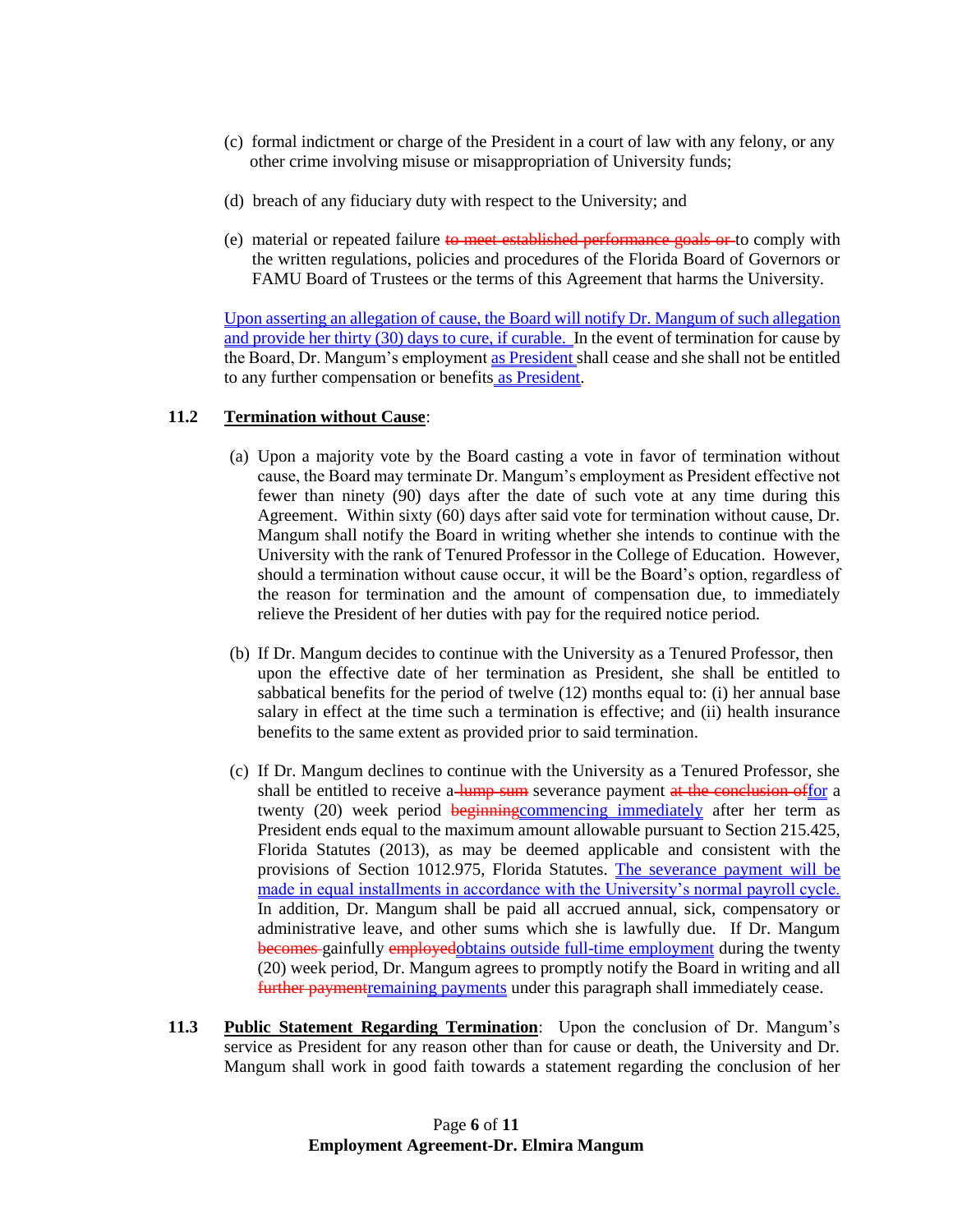presidency. In the event of death or termination for Cause, the University will direct and control the issuance and content of any announcement, release or other statement to any third party, including employees and other members of the University community, as well as the press.

#### **12.0 Resignation**:

Dr. Mangum may terminate this Agreement at any time upon a minimum of ninety (90) days prior notice to the Board. Dr. Mangum's employment as President shall cease on the effective date of her resignation, and shall not be entitled to any further presidential compensation or benefits as President, except as set forth in the University's various benefit plans with respect to vesting and rights after termination of employment. Dr. Mangum may, at her election, assume active duties as a tenured member of the University's faculty.

In the event of discovery of conduct determined by the Board to be consistent with paragraph 11.1(a), (b), (c) or (d) that occurred prior to resignation, termination or natural expiration of this Agreement, Dr. Mangum shall not be entitled to any further compensation or benefits.

# **13.0 Sabbatical and Post-Presidential Faculty Position**:

- **13.1 Sabbatical**: Dr. Mangum shall be entitled to the sabbatical benefits set forth in paragraph 11.2(b) if she elects to continue with the University as a Tenured Professor under the following circumstances:
	- (a) the natural expiration of the term of this Agreement;  $\theta$
	- (b) a termination without cause as set forth in paragraph  $\frac{11.2.11.2}{}$ ; or
	- (c)  $\frac{1}{2}$  resignation as set forth in paragraph 12.0.
- **13.2 Post-Presidency Faculty Position**: At the conclusion of her sabbatical, Dr. Mangum shall continue to be employed by the Board as a Tenured Professor. During the first year of her post-presidency faculty position, she shall receive a base salary equal to seventy-fiveninety percent (7590%) of her final base salary as President. After the first year of her post-presidency faculty position, Dr. Mangum shall receive a base salary equal to that of the highest paid professor of the University.

For the purposes of this paragraph, the definitions of "Tenured Professor" or "faculty position" shall not include senior executive, administrative or academic administrative positions of the University such as provost, vice president, associate or assistant vice president, dean, director, department chair or any other position at the University defined as "at will."

#### **14.0 Dispute Resolution**:

The Board and Dr. Mangum agree that if any dispute arises concerning this Agreement they will first attempt in good faith to resolve the dispute to their mutual satisfaction.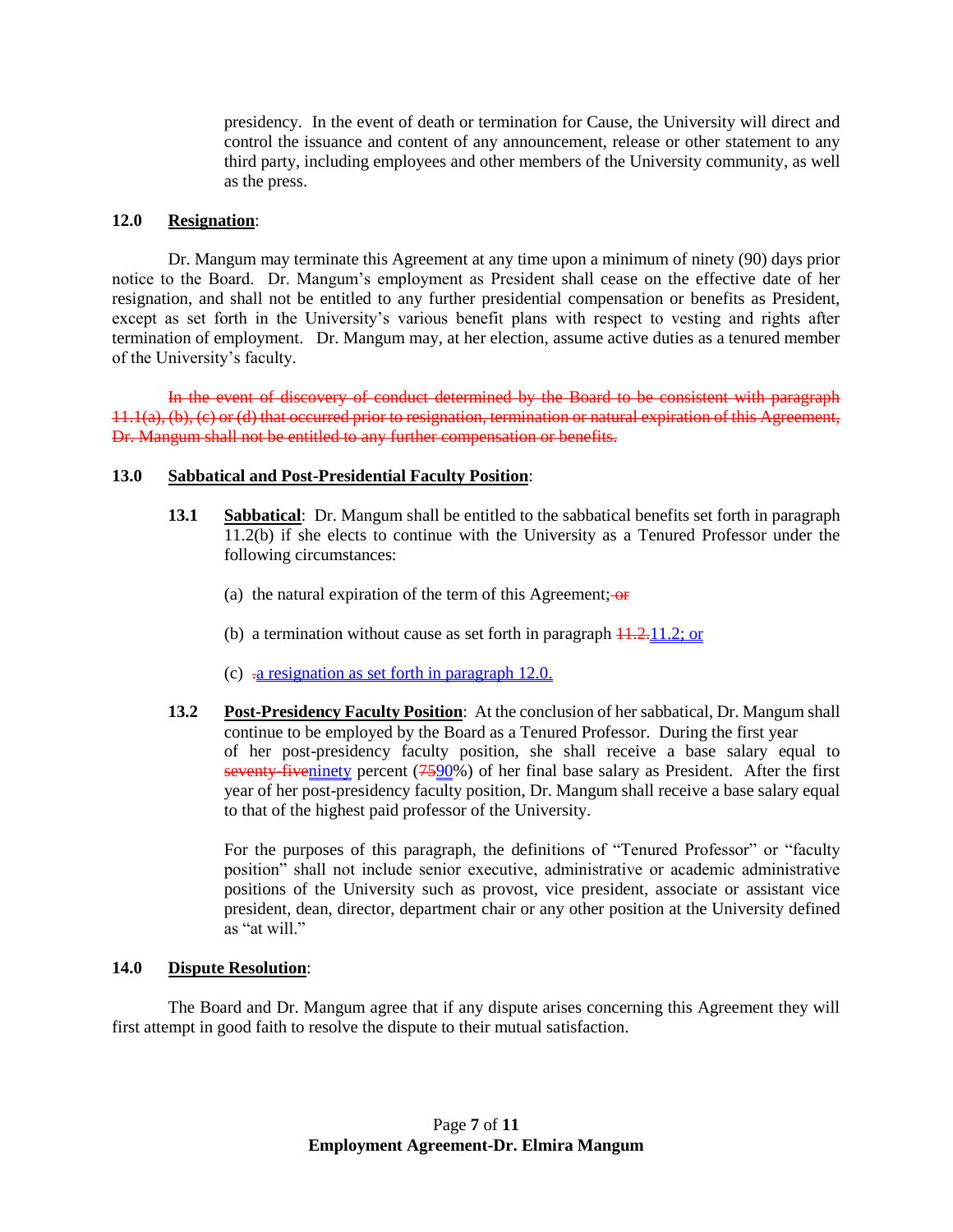- **14.1 Mediation**: If the Board and Dr. Mangum are unable to resolve their disputes informally, they both agree that any controversy or claim that either party may have against the other arising out of or relating to the construction, application or enforcement of this Agreement, as well as any controversy or claim based upon the alleged breach of any legal right relating to or arising from Dr. Mangum's employment and/or termination of her employment shall be submitted to non-binding mediation. Within fifteen (15) days after delivery of a written notice of request for mediation from one party to the other, the dispute shall be submitted to a single mediator chosen by the Parties in Tallahassee, Florida. The cost and fees with mediation shall be borne by the University. The Parties agree to pay their own attorney's fees and costs.
- **14.2 Arbitration**: If mediation, as described in paragraph 14.1, is unsuccessful, the Board and Dr. Mangum agree that they will submit the dispute to confidential, binding arbitration before one arbitrator in Tallahassee, Florida, in accordance with the Employment Arbitration Rules and Mediation Procedures of the American Arbitration Association (hereinafter "AAA") then in effect. The AAA shall provide a list of three arbitrators who are National Academy of Arbitration members. Within ten (10) days of receipt thereof, each party shall strike one, Dr. Mangum shall strike first and notify the University of such choice within ten (10) days of marking of the list and the University shall strike last. Pursuant to the Rules, discovery may include depositions, interrogatories and document production. In any controversy between the University and Dr. Mangum involving the construction, application or enforcement of this Agreement, the arbitrator must base his/her decision upon the written contract and shall not have power to modify, add to or ignore terms of the Agreement. The written decision of the arbitrator shall be final and conclusive upon both Parties and may be entered in any court having jurisdiction thereof. Arbitrator compensation and administrative fees shall be paid by the University. The Parties agree to pay their own attorney's fees and costs.

To the extent permitted by law, both Parties will use their best efforts to keep any disputes and any efforts to resolve disputes confidential, involving only their respective legal counsel and other persons determined in good faith to have a need to know. To the extent permitted by law, they will also use their best efforts to ensure that such persons do not further disclose any such information. The Board and Dr. Mangum agree that no arbitrator may be an employee at the University or have any material personal or business relationship with the Board, University, or the FAMU Foundation.

#### **15.0 Personal Contract**:

The obligations and duties of Dr. Mangum shall be personal and not assignable or delegable in any manner whatsoever. This Agreement shall be binding upon the heirs, administrators, personal representatives, successors and assigns of both Parties.

#### **16.0 Notice**:

Unless and until changed by either party giving written notice to the other, the addresses below shall be the addresses to which all notices required or allowed by this Agreement shall be sent:

If to the University: Chair, FAMU Board of Trustees

# Page **8** of **11 Employment Agreement-Dr. Elmira Mangum**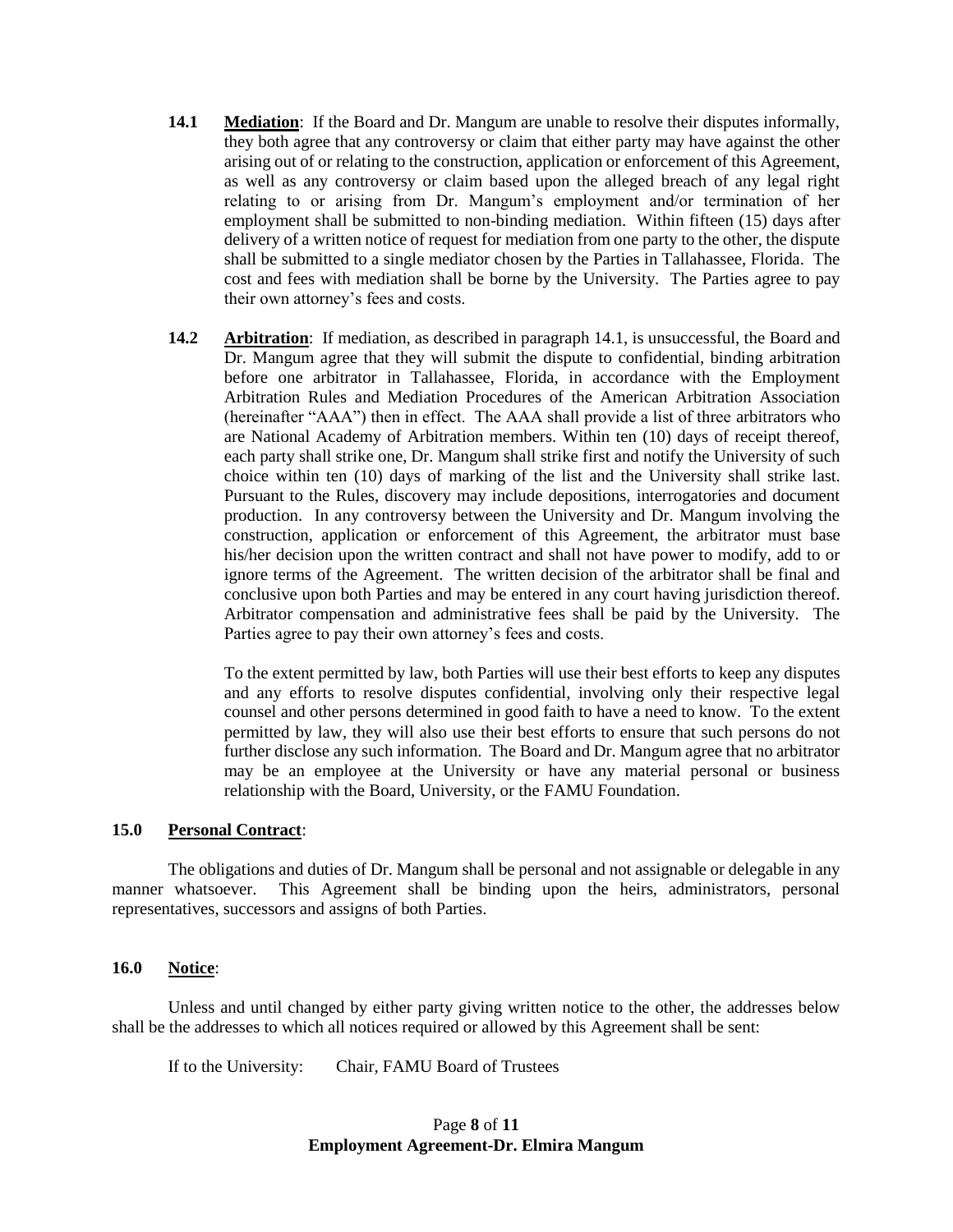|                      | Florida A&M University<br>Suite 400, Lee Hall<br>1601 South MLK Jr. Blvd.<br>Tallahassee, Florida 32307                                                 |
|----------------------|---------------------------------------------------------------------------------------------------------------------------------------------------------|
| With a copy to:      | Division of Legal Affairs<br>Florida A&M University<br>Suite 300, Lee Hall<br>1601 South MLK Jr. Blvd.<br>Tallahassee, Florida 32307                    |
| If to the President: | Dr. Elmira Mangum<br>Office of the President<br>Florida A&M University<br>Suite 400, Lee Hall<br>1601 South MLK Jr. Blvd.<br>Tallahassee, Florida 32307 |
| With a copy to:      | Raymond D. Cotton, Esq.<br>Mintz Levin Cohn Ferris Glovsky & Popeo, P.C.<br>701 Pennsylvania Avenue NW<br>Suite 900<br>Washington, DC 20004             |

# **17.0 Severability**:

The invalidity or unenforceability of any provision of this Agreement shall not affect the validity or enforceability or any other provision of this Agreement and this Agreement shall be construed and enforced in all respects as if the invalid or unenforceable provision is not contained herein.

#### **18.0 Waiver**:

Any party's failure to enforce strict performance of any covenant, term, condition, promise, agreement or undertaking set forth in this Agreement shall not be construed as a waiver or relinquishment of any other covenant, term, condition, promise, agreement or undertaking set forth herein, or waiver or relinquishment of the same covenant, term, condition, promise, agreement or undertaking at any time in the future.

#### **19.0 Counterparts**:

This Agreement may be executed in counterparts, and by the Parties on separate counterparts each of which, when so executed, shall constitute but one of the same instrument.

# **20.0 No Trust Fund**:

Nothing contained herein and no action taken pursuant to the provisions of this Agreement shall create or be construed to create a trust of any kind.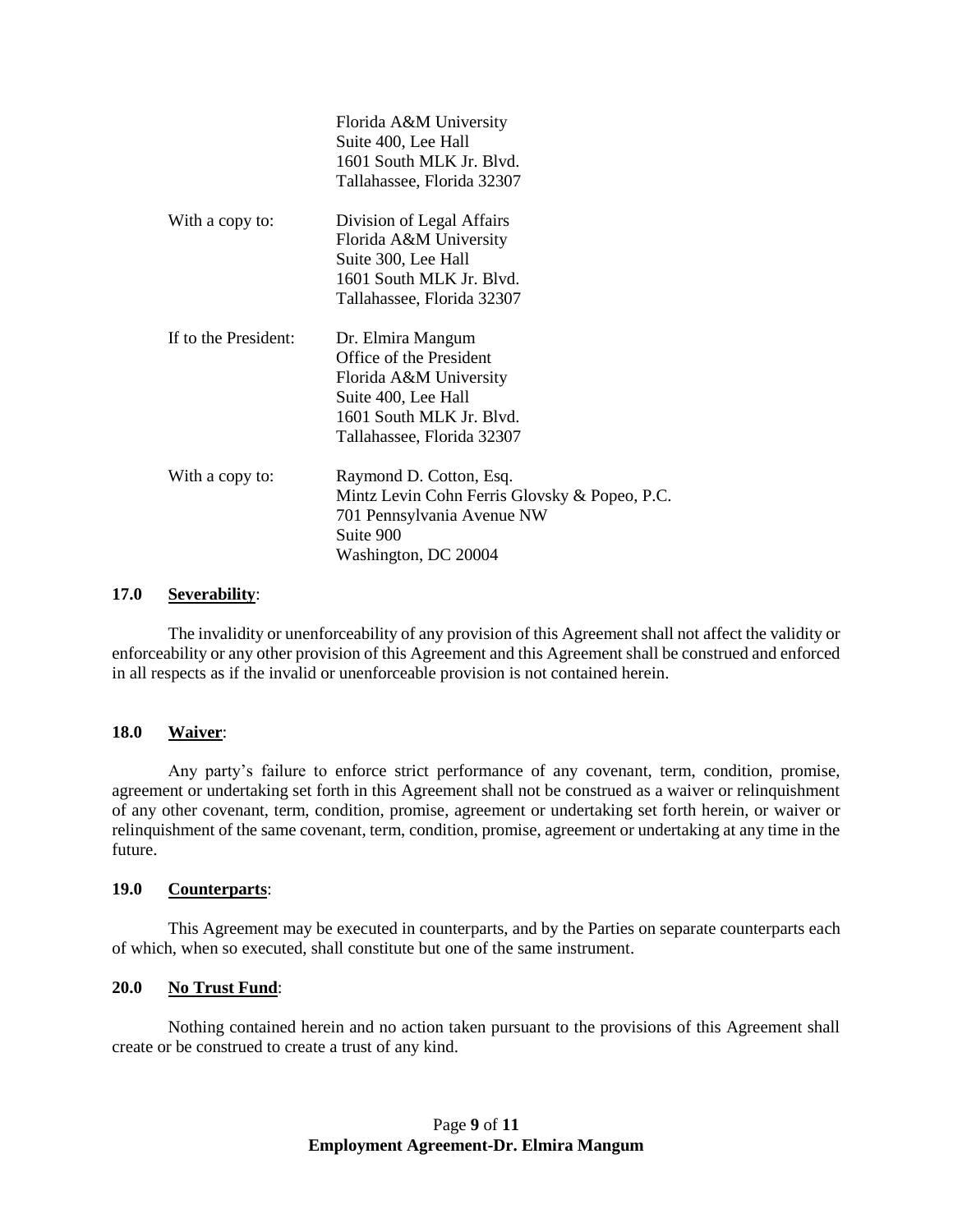# **21.0 Confirmation Required**:

This Agreement shall become effective only upon confirmation of Dr. Mangum's appointment as President by the Florida Board of Governors.

#### **22.0 Governing Law**:

This Agreement shall be construed and interpreted, and the rights of the parties determined in accordance with the U.S. and Florida Constitutions and Laws as constitutionally permissible, and the regulations, policies and procedures of the Florida Board of Governors and FAMU Board of Trustees, as now existing or hereafter promulgated. The Parties hereby agree to submit to the jurisdiction of Florida courts and federal courts located in Florida. Further, the Parties agree that proper venue for any suit concerning this Agreement shall be Leon County, Florida, or the Federal Northern District of Florida.

#### **23.0 Entire Agreement and Modification**:

This Agreement sets forth the entire agreement between the Parties and shall govern the respective duties and obligations of the Parties, superseding any other written or oral representations, statements, negotiations or agreements to the contrary. This Agreement may be modified or amended only by mutual written consent of the Parties.

# **24.0 Public Disclosure**:

The Parties acknowledge that this Agreement is subject to the Florida Public Records Law, Chapter 119, Florida Statutes, or other provisions, and may, therefore be subject to disclosure by and in the manner provided by law.

# **25.0 Headings and Miscellaneous**:

The headings contained in this Agreement are provided for convenience only and shall not be considered in construing, interpreting or enforcing this Agreement. The terms "Board," "FAMU Board of Trustees," "University" and "FAMU" as used herein, where applicable or appropriate, shall be deemed to include or refer to any duly authorized board, committee, officer or employee of said entity.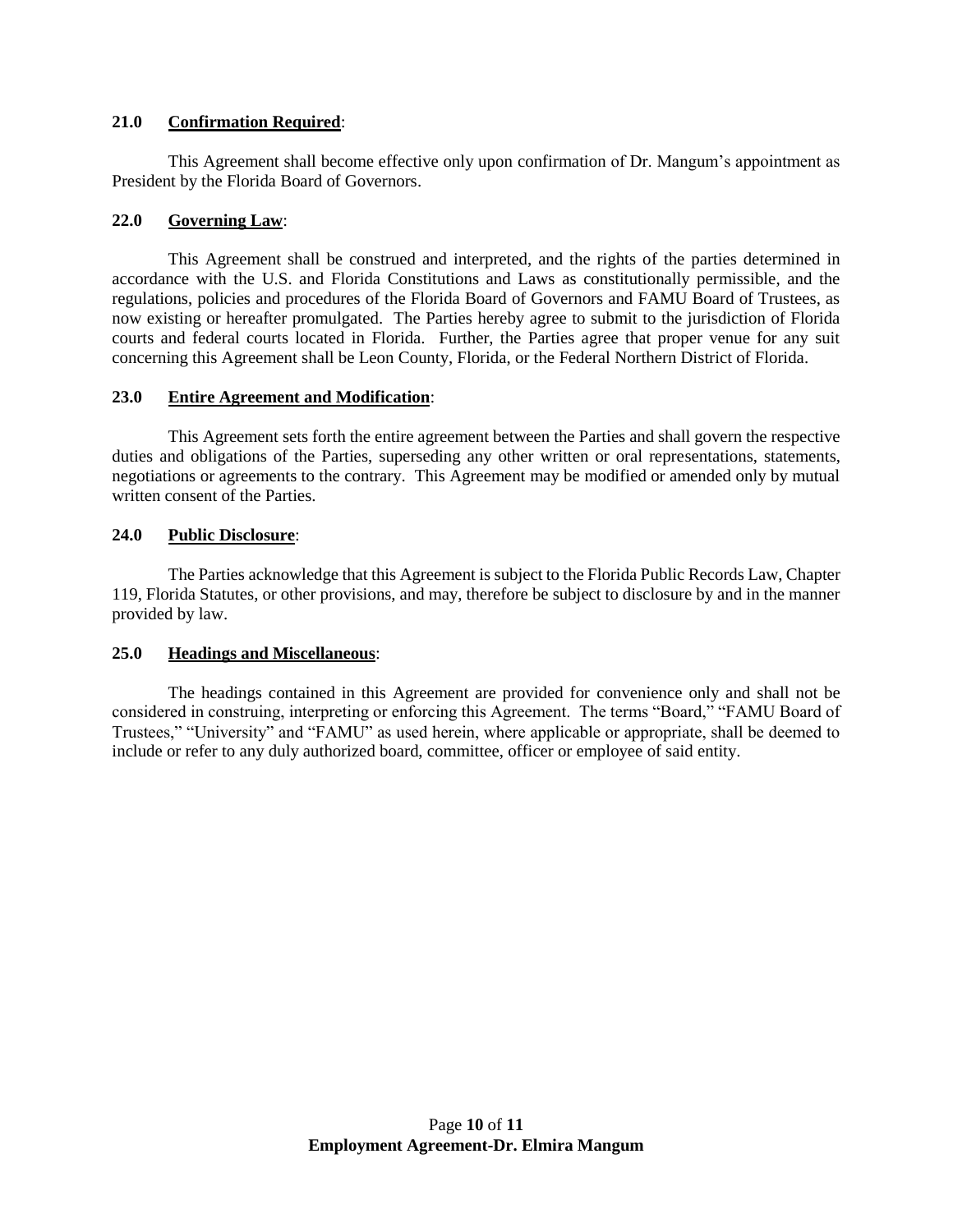**IN WITNESS WHEREOF**, Dr. Elmira Mangum and the authorized representative of the FAMU Board of Trustees have executed this Agreement on the day and year as provided below.

| Executed By:                 | Dr. Solomon L. Badger, III, Chairman<br><b>FAMU Board of Trustees</b> | Date |
|------------------------------|-----------------------------------------------------------------------|------|
| Witness:                     |                                                                       | Date |
| <b>Appointment Accepted:</b> | Dr. Elmira Mangum                                                     | Date |
| Witness:                     |                                                                       | Date |

2661706026846899</u> v.3